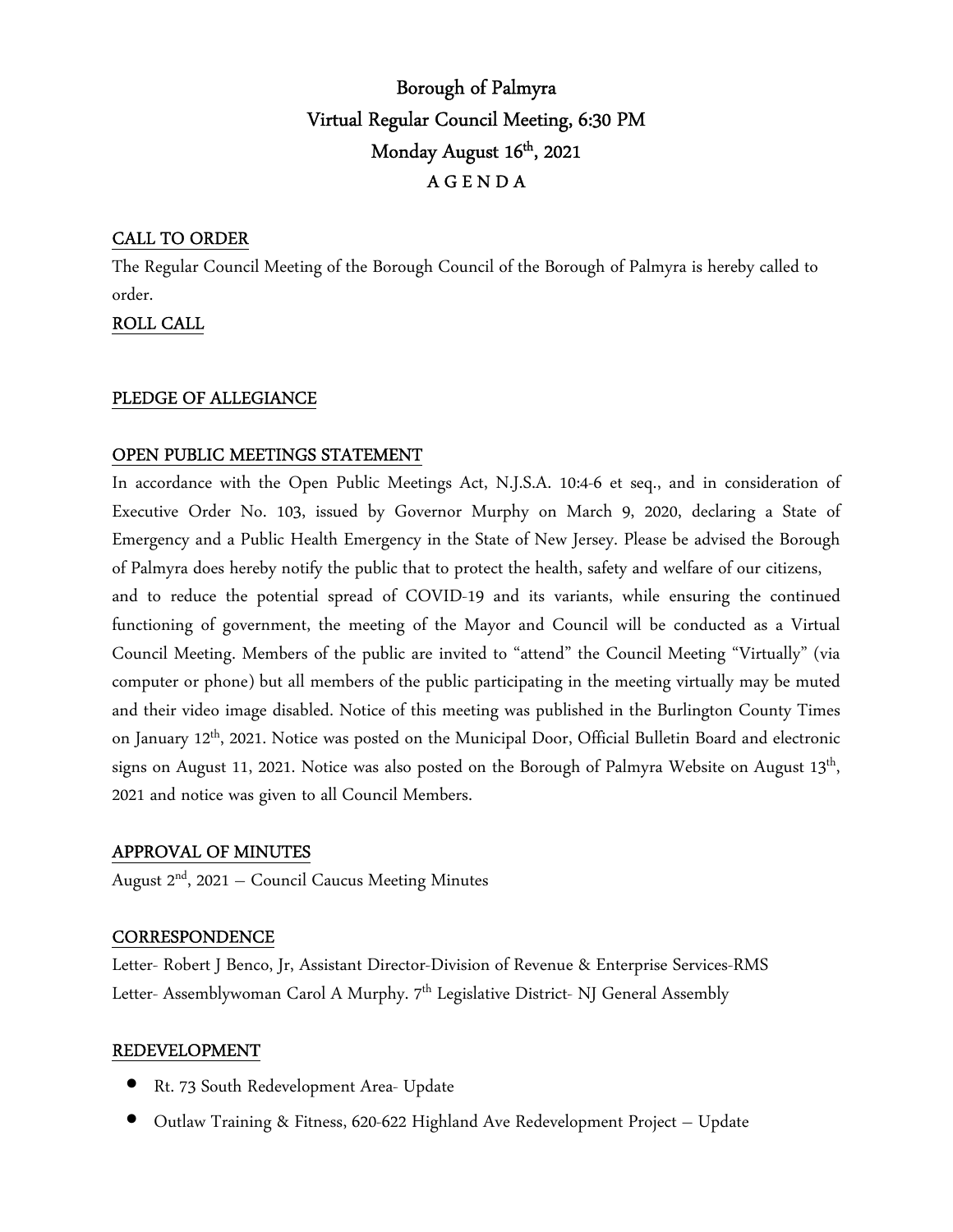• Sea Box/ELM Office LLC, 321 E. Broad Street - Former Knights of Columbus Property- Update

#### PROFESSIONAL UPDATES

William Kirchner, ERI

## PUBLIC COMMENT

We request those participants wishing to have or make a Public comment, email their questions or comments in advance to Municipal Clerk Rita Jackson at djackson@boroughofpalmyra.com. The opportunity to submit comments prior to meeting expires at  $12:00 \text{ PM}$  on Monday August  $16^{\text{th}}$ , 2021. You must include "Meeting Question/ Comment" in the subject line and your name and full address for your comment to be considered valid. Comments submitted in a timely and complete manner will be reviewed and read during the virtual Council Meeting; it may be necessary to follow-up with persons submitting comments at a later date. All comments will become part of the record and included with the Meeting Minutes.

For those choose to "attend" the Virtual Meeting, Mayor Tait will open the meeting to the public for comments. Comments should be limited to no more than (2) two minutes. All comments will become part of the record and included with the Meeting Minutes.

#### ORDINANCES ON SECOND READING public hearing

Ordinance 2021-09, An Ordinance of the Borough of Palmyra, County of Burlington, State of New Jersey Amending Chapter 215 of the code of the Borough of Palmyra Entitled "Sewers" Ordinance 2021-10, Bond Ordinance Authorizing the Acquisition of Various Pieces of Equipment and Completion of Various Capital Improvements in and for the Borough of Palmyra, County of Burlington, New Jersey; Appropriating the sum of \$743,700.00 Therefor; Authorizing the Issuance of General Obligation Bonds or Bond Anticipation Notes of the Borough of Palmyra, County of Burlington, New Jersey in the Aggregate Principal Amount of up to \$686,090.00; Making certain Determinations and Covenants; and Authorizing Certain Related Actions in Connection with the foregoing.

Ordinance 2021-11, Bond Ordinance Authorizing the Completion of Various Improvements to the Sewer Utility System in and for the Borough of Palmyra, County of Burlington, New Jersey; Appropriating the sum of \$458,700.00 Therefor: Authorizing the Issuance of General Obligation Bonds or Bond Anticipation Notes of the Borough of Palmyra, County of Burlington, New Jersey, in the Aggregate Notes of the Borough of Palmyra, County of Burlington, New Jersey, in the Aggregate Principal Amount of up to \$458,700.00; Making Certain Determinations and Covenants; and Authorizing certain related actions in connection with the Foregoing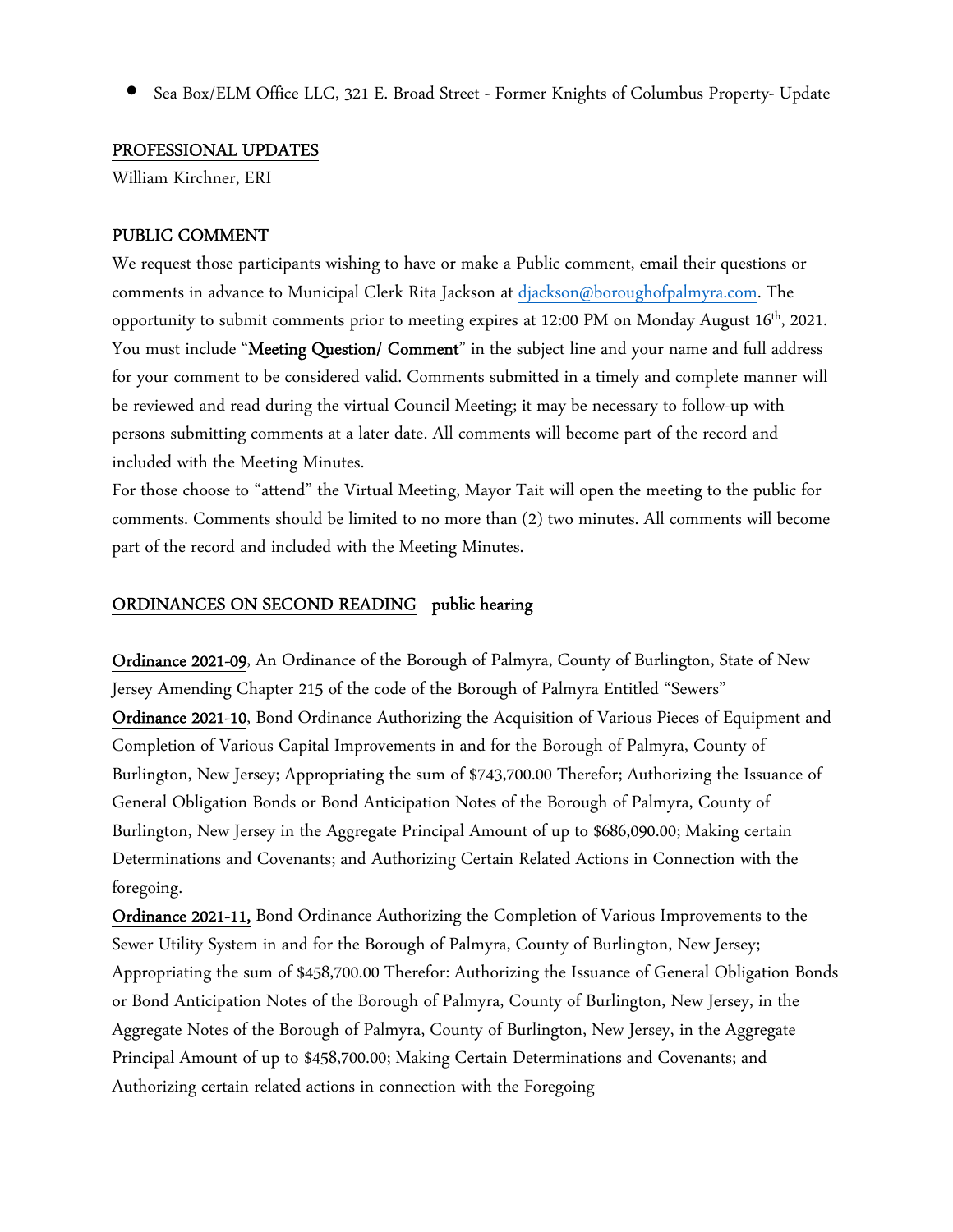Ordinance 2021-12, Ordinance of the Borough of Palmyra Amending Chapter 90 Vehicles and Traffic, 90-6 Time Limit Parking, of the Code of the Borough of Palmyra, and amending Time Limit provisions included in Ordinance 2016-18

#### RESOLUTIONS

Resolution 2021-171 thru Resolution 2021-176 will be enacted as a single motion, if any resolution needs additional discussion, it will be removed from the consent agenda and voted on separately

Resolution 2021-171, Resolution Extending the Grace Period for 2021 Third Quarter Property Taxes Resolution 2021-172, Resolution Authorizing the Cancellation of Various Municipal Certificates Resolution 2021-173, Awarding a Contract to Environmental Resolutions, Inc (ERI) for Design of Berkley Avenue Pump Station Improvements per their Proposal Submitted August 2, 2021 in the amount of \$97,500.00

Resolution 2021-174 Resolution Awarding a Contract to Command Co, Inc. for the Veteran's Memorial Park Enhancement project in the Amount of \$121,857.00 which includes Alternates #1, #2, and #3 per Recommendation of Award Letter Dates August 11, 2021 from Environmental Resolutions, Inc.

Resolution 2021-175- Resolution Authorizing Participation with the State of New Jersey Grant Program Administered by the Office of the Attorney General, Department of Law and Public Safety and accepting SFy21 Body-Worn Camera Grant award in the amount of \$42,798.00.

Resolution 2021-176 Resolution Authorizing the Payment of August 2021 Bills in the Amount of \$1,438,083.65

#### MOTION TO APPROVE TREASURERS' REPORTS

• July 2021

#### PUBLIC EVENTS

- Neighbor to Neighbor
- Palmyra Market, Thursdays- beginning August  $12^{\rm th}$ , 2021
- Mobile MVC Bus Saturday, August 21, 2021- 10:00am to 2:00 pm
- Town-wide Yard Sale Saturday, September 19th, 2021
- Halloween Parade

#### DISCUSSION ITEMS

• Borough Hall staffing/reopening to the public, Legion Field, Community Center, Council Meetings - Covid-19 update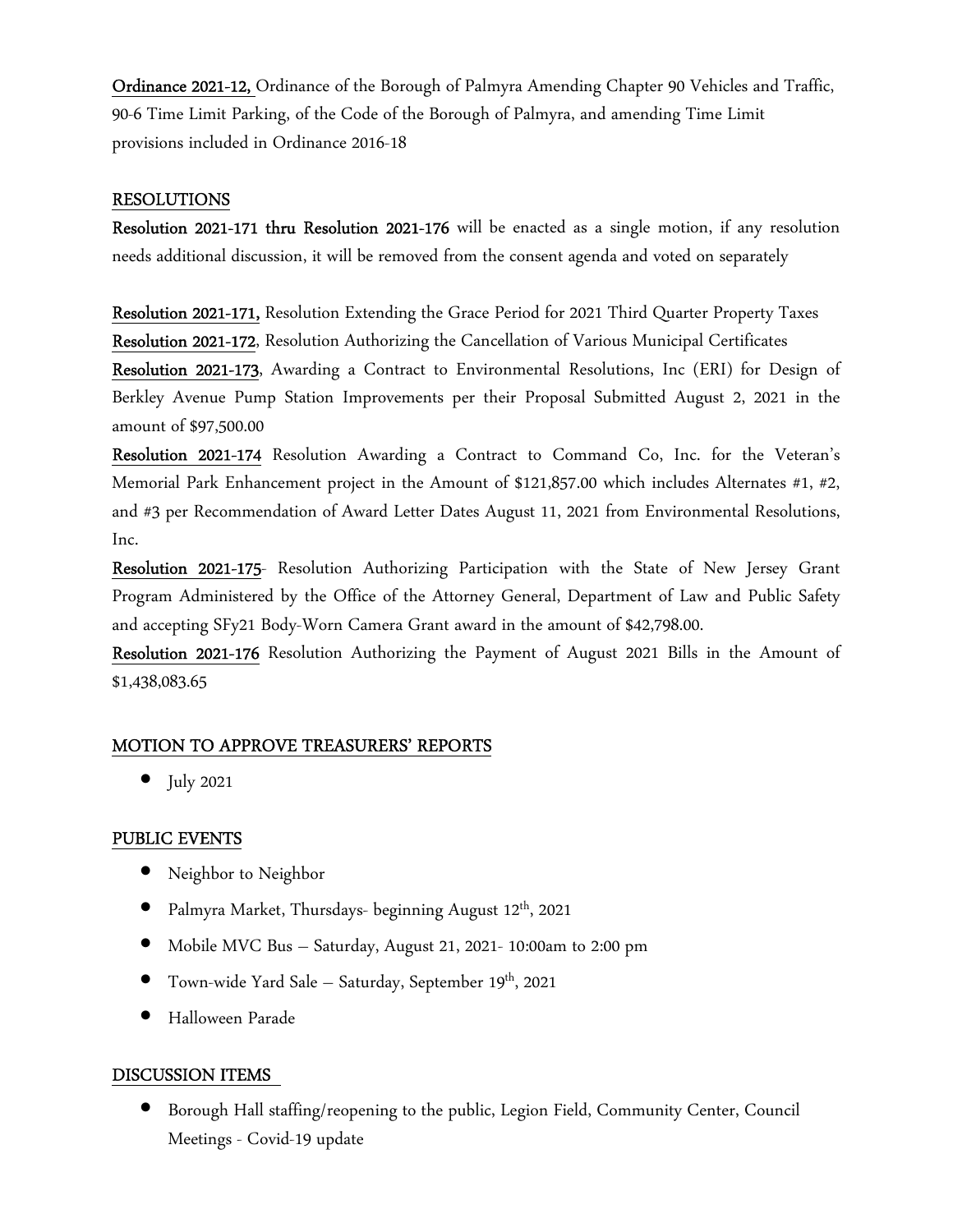- Proposed Mandatory COVID-19 vaccinations for Borough Staff
- Temple Blvd Storm Drain/ Rain Garden, point of contact
- Community Center HVAC
- Trash Collection
- Riverton Jetter Shared Service
- Salaries Review Committee misc. issues
- PHS Student Representative Guidelines- update
- Annual NJLM Conference, Atlantic City, November 16-18, 2021
- Mosquito spraying comments/concerns
- Ballot Box
- **Grant Opportunities** 
	- DCA Local Assistance Bureau explore potential Fire Department/EMS merger/shared service feasibility study
	- **DVRPC Safe Routes to Transit Technical Assistance Program update**
- Legion Field & Community Center usage Ordinances
- Purchase Orders Council signature requirement
- Sidewalk/snow & ice removal Ordinance
- Sewer lateral responsibility Ordinance and Sewer bills update
- Handicap Parking Sign Ordinance
- Parking Ordinance additional amended code subsections required
- Veterans Affairs Committee Ordinance

## ADMINISTRATORS REPORT

- Online Tax Sale September 14<sup>th,</sup> 2021
- TACO/Code Enforcement Officer positions
- Misc. items as necessary

# MAYOR AND COUNCIL COMMENTS

Resolution 2021- Resolution Excluding the Public from Certain Meetings Pursuant To Section 8 of the Open Public Meeting Act C. 231 P. L. 1975 for matters relating to: